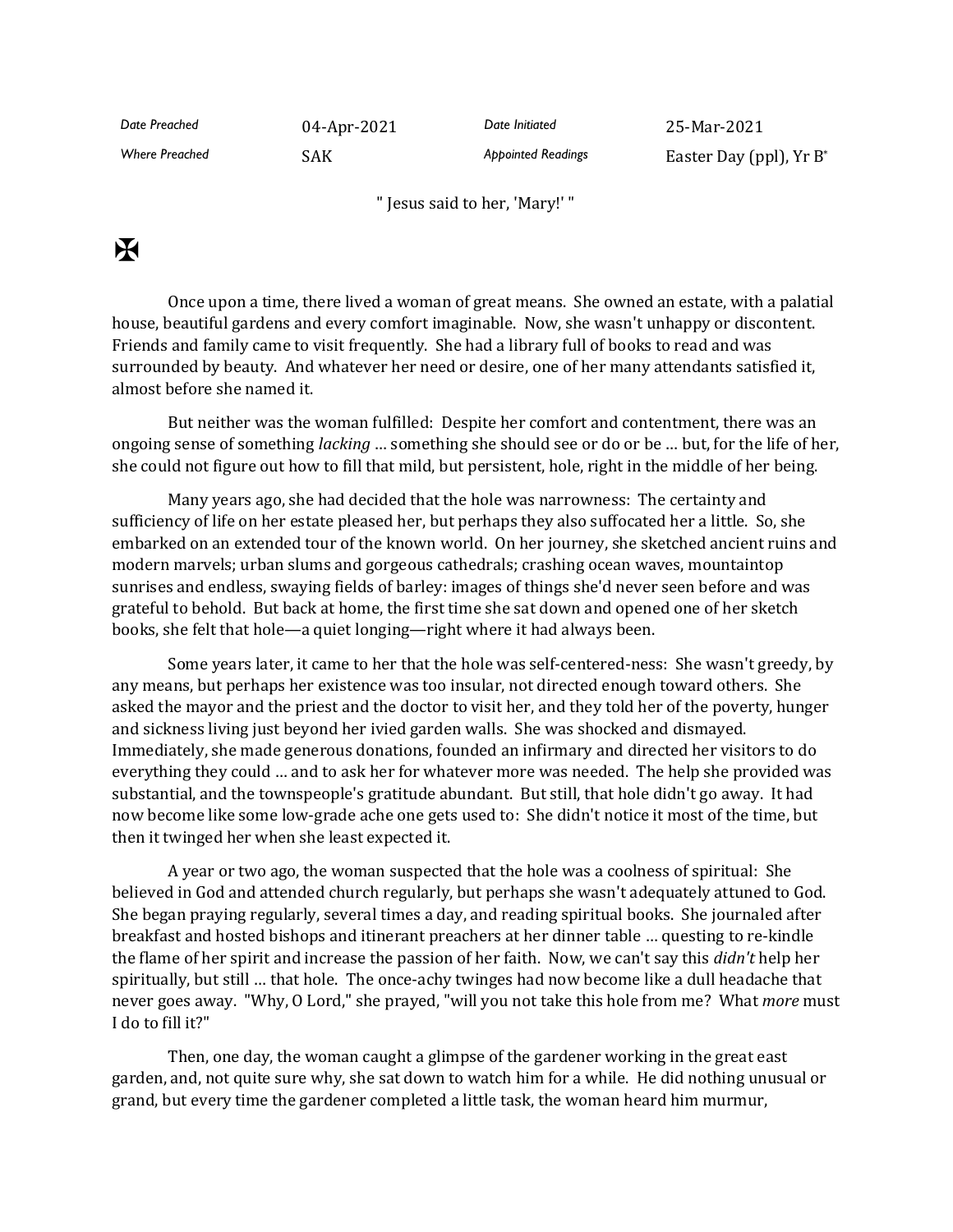"Heaven." He'd dig a hole, and say, "Heaven." Plant a handful of seeds, and say, "Heaven." Wheel a barrow of manure … "Heaven." Strain to remove a stubborn stump … "Heaven." How remarkable!, the woman thought. He's doing nothing but mundane, repetitive chores—hands all dirty, back bent and the hot sun beating down. Where could Heaven be in *that?*

But as the woman continued to watch and listen, she began to understand: It wasn't his own *effort* the gardener was calling Heaven, but rather, the Heaven—the life … the vitality… the joy—that he recognized in Creation itself. The gardener's fulfillment didn't require exotic destinations or lavish philanthropy or praying seven times a day. No, the woman realized, the gardener saw Heaven—*God's* Heaven—everywhere … in everything. And this brought him boundless bliss.

\*\* \*\* \*\*

It can be hard to know exactly what to *do* with Easter. It's the culminating moment of the year and the summit of our entire faith: Christ risen from death and, in that Act of all acts, the *absolute promise* that we … who are in, of and with Christ … shall never die, but live, in God, forever. Alleluia and amen.

But is the import of Easter ... is the real 'worth' of Jesus' gift of eternity ... wholly deferred until our deaths … akin to looking forward to a nice, long vacation—but only *after* we get through the next however-many years of emptiness and effort … of persistent, unfillable holes? I don't think so.

When the Risen Christ encounters Mary Magdalen in the garden that first Easter dawn, He looks at her … He names her … and He *baptizes* her, with His eyes: transforming the tears running down her cheeks from sorrow to joy, from agonizing loss to perfect gain. In the font of her very tears, in the presence of the Living Christ, Mary is re-born … is re-oriented … re-located: still *in* this world but no longer *of* it. In Mary's Resurrection baptism, Jesus bestows upon her—and all of *us, too*—the grace, love and peace of Heaven: right here and right now. For death isn't the *beginning* of our eternal life in Christ, but only its *perfection*.

And knowing that Christ welcomed us into Heaven when we were baptized helps us understand those persistent holes we feel … that we quest, in vain, to fill with 'more' or 'better' or 'deeper,' like the woman on the estate: They aren't actually holes at all. Rather, they are reminders from God that we, sisters and brothers of the Risen Christ, are *already living* our eternal lives: redeemed, reclaimed and reborn. Our feelings of emptiness and fruitless-ness, despite our endless efforts, are not maladies to be cured; not problems for us to *fix* … but our souls' recollecting the eternity-with-God we've already been given and reminding us to *live* it, like the gardener: Each morning, another invitation to spend the day hand-in-hand with Christ … and say, "Heaven." Each noonday, another opportunity to bless others with our kindness, compassion and love … and to *be* blessed by them, as well … and say, "Heaven." Each evening, a pause to praise God for the beauty of the day past (whatever its content), because God has been in every moment of it … and say, "Heaven."

This Easter Day, we, too, come to the garden and stand at the empty tomb; we, too, hear Jesus call us by name; and we, too, are transformed, once again, from sorrow to joy … from conflict to peace … from want to abundance. Because anywhere in the garden we may look, we see only Heaven: the Heaven of the Risen Chirst.